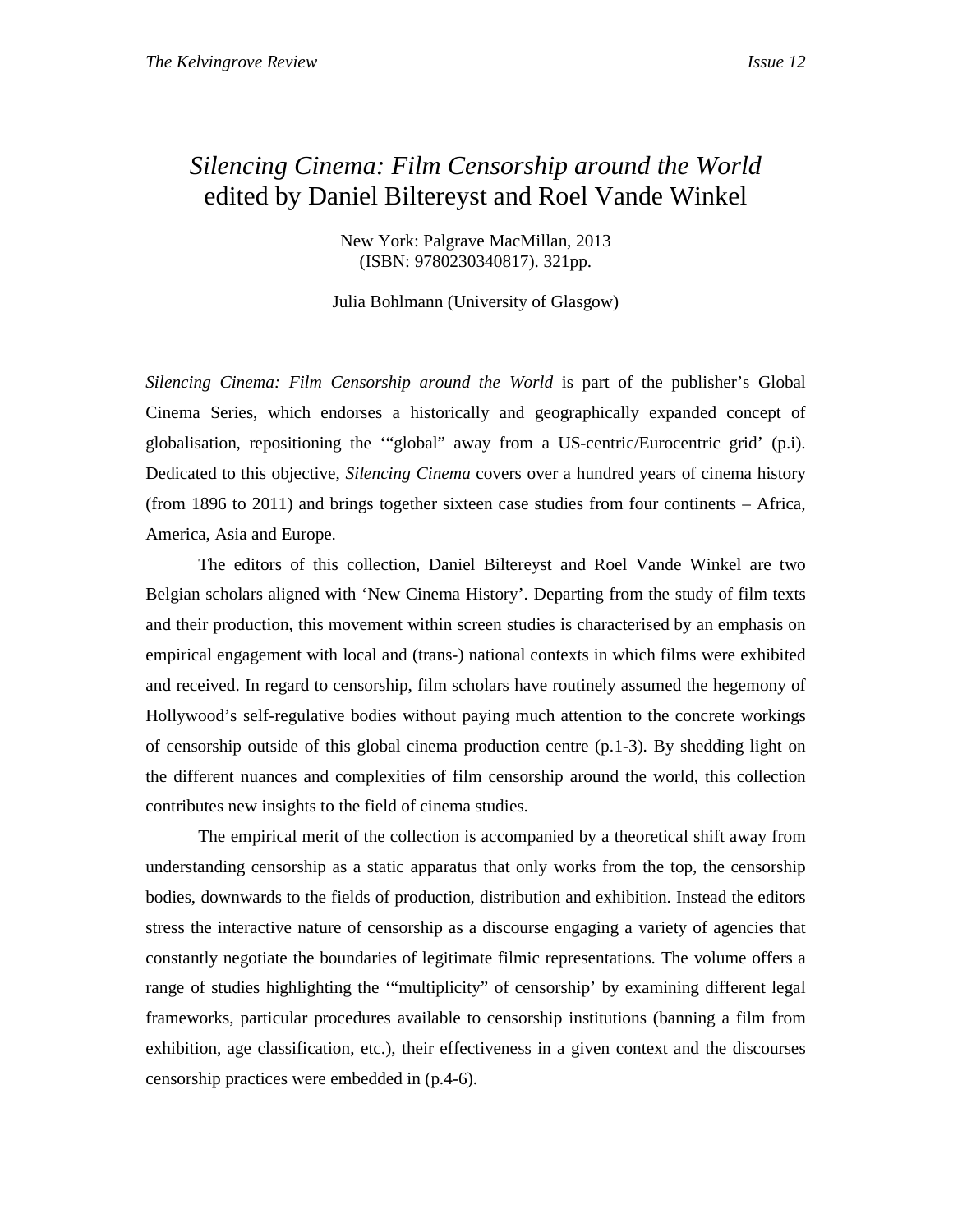Guiding the reader thematically rather than chronologically or geographically, the collection comprises of four parts, each organised around a specific topic. Every part includes four chapters based on empirical, mostly archival, research. Most of the authors have written extensively on censorship before, so readers interested in the details of a specific case are advised to consult the footnotes at the end of each chapter. The work of established film historians is invigorated by the inclusion of a few emerging scholars such as Carmen McCain, who contribute fresh perspectives and innovative methods (for example ethnographic research) to the field.

The first part questions Hollywood's hegemony in the realm of cinema regulation. The chapters by Laura Wittern-Keller and Jon Lewis discuss two of Hollywood's selfregulative bodies – the Production Code Administration (PCA) and the Motion Picture Association of America's (MPAA)'s Code and Rating Administration – arguing that political-economic concerns of the film industry itself affected them just as much as the government and local censors. In the following two chapters the influence of Hollywood's self-regulation on two nations bordering on the United States – Canada and Mexico – is being considered. Consistent with 'New Cinema History', the authors, Pierre Véronneau and Francisco Peredo-Castro, foreground regional variations in censorship policy and application.

The departure from the Anglo-American perspective is more marked in the second part, with the focus falling on Germany, Russia, China and Turkey, all nations that have witnessed the dominance of totalitarian regimes. Martin Loiperdinger portrays no less than five political systems under which film censorship was exercised in Germany, two of them totalitarian (National Socialism, 1933-1945; and Socialism in the German Democratic Republic, 1949-1989). Richard Taylor finds that censorship in the Soviet Union was rigorous, involving pre- and post-censorship, for instance the funding of conforming movies as well as extreme criticism of noncompliant films after release. It was, however, never as thorough as the state intended, due to inefficient communication links between central government and local authorities. Zhiwei Xiao argues that, in the case of China, the Nationalist government of the 1920s and 30s as well as the Communist party, stepping into power in 1949, regarded censorship not merely as a prohibitive tool. It was applied also in the name of 'nationbuilding', for example through film funding schemes.

The third part looks at national and transnational censorship practices under the British Board of Film Censors (BBFC). Julian Petley applies the post-structuralist concept of 'governmentality' – a form of governance that supports the internalisation of social values through education and the use of expert advice  $-$  to a critical study of the BBFC's ties with